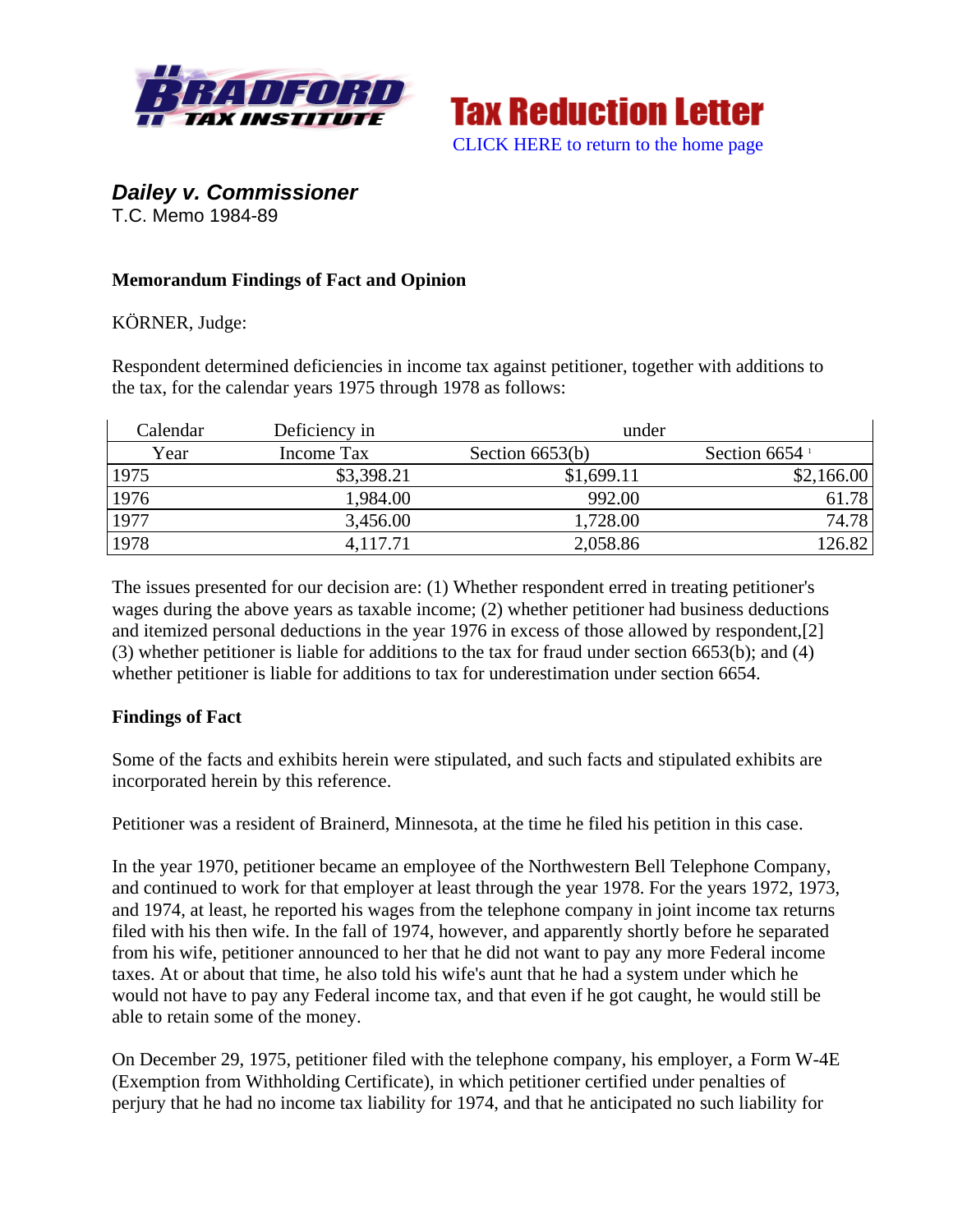1975. A similar certificate was filed by petitioner twice for the year 1976, on May 14, 1976. On July 25, 1977, and again on December 12, 1977, petitioner filed with the telephone company Forms W-4 (Employee's Withholding Allowance Certificate), in which petitioner claimed that he was exempt from withholding taxes and also certified that he had incurred no liability for Federal income tax for the preceding year and anticipated no such liability for the current year. A similar Form W-4 was filed by petitioner with the telephone company for the year 1978 on May 11, 1978. During the above years, petitioner received the following amounts in wages from the Northwestern Bell Telephone Company:

| Year | Wages             |
|------|-------------------|
|      | 1975  \$15,453.89 |
|      | 1976  11,014.16   |
|      | 1977  18,336.39   |
|      | 1978  20,325.63   |

Petitioner filed no Federal income tax returns for the years 1975 through 1978.

On or about April 11, 1976, and after petitioner had filed the Form W-4E relating to his taxable year 1975, petitioner attended a political meeting in Chicago, Illinois, sponsored by a group called the Libertarian Party. One of the speakers at that meeting was a John Joseph Matonis, who represented himself to be a tax lawyer. He spoke on various topics, including the taxability of wages as income. After hearing the speech, petitioner arranged to have lunch with Mr. Matonis, and discussed the subject further. At that time, Mr. Matonis persuaded petitioner to purchase from him copies of what purported to be appellate briefs filed by Mr. Matonis with two Federal Courts of Appeal in two unrelated criminal tax cases, wherein, inter alia, some of the better known and thoroughly discredited "tax protester" arguments were advanced.[3]

Petitioner made no effort to check on the qualifications or credentials of Mr. Matonis as a tax attorney, and apparently made no effort to secure any other independent advice from a qualified person as to the validity of Mr. Matonis' expressed position that wages were not gross income for Federal income tax purposes. No professional relationship of lawyer and client was created between Mr. Matonis and petitioner.

At the time of the Libertarian Party rally in Chicago, petitioner made a payment of \$35 to the party.

In the year 1976, petitioner conceived the idea of starting a new business, consisting of the video recording of musical groups or bands which could be used for advertising and promotion purposes. The record is unclear as to how far petitioner went in attempting to organize this business, but it is clear that no books and records, correspondence files, bank ledgers or any other records were maintained, and no income was earned.

At least part of petitioner's underpayment of tax for each of the years 1975 through 1978, and his failure to file returns for said years, was due to fraud with the intention of evading tax.

## **Opinion**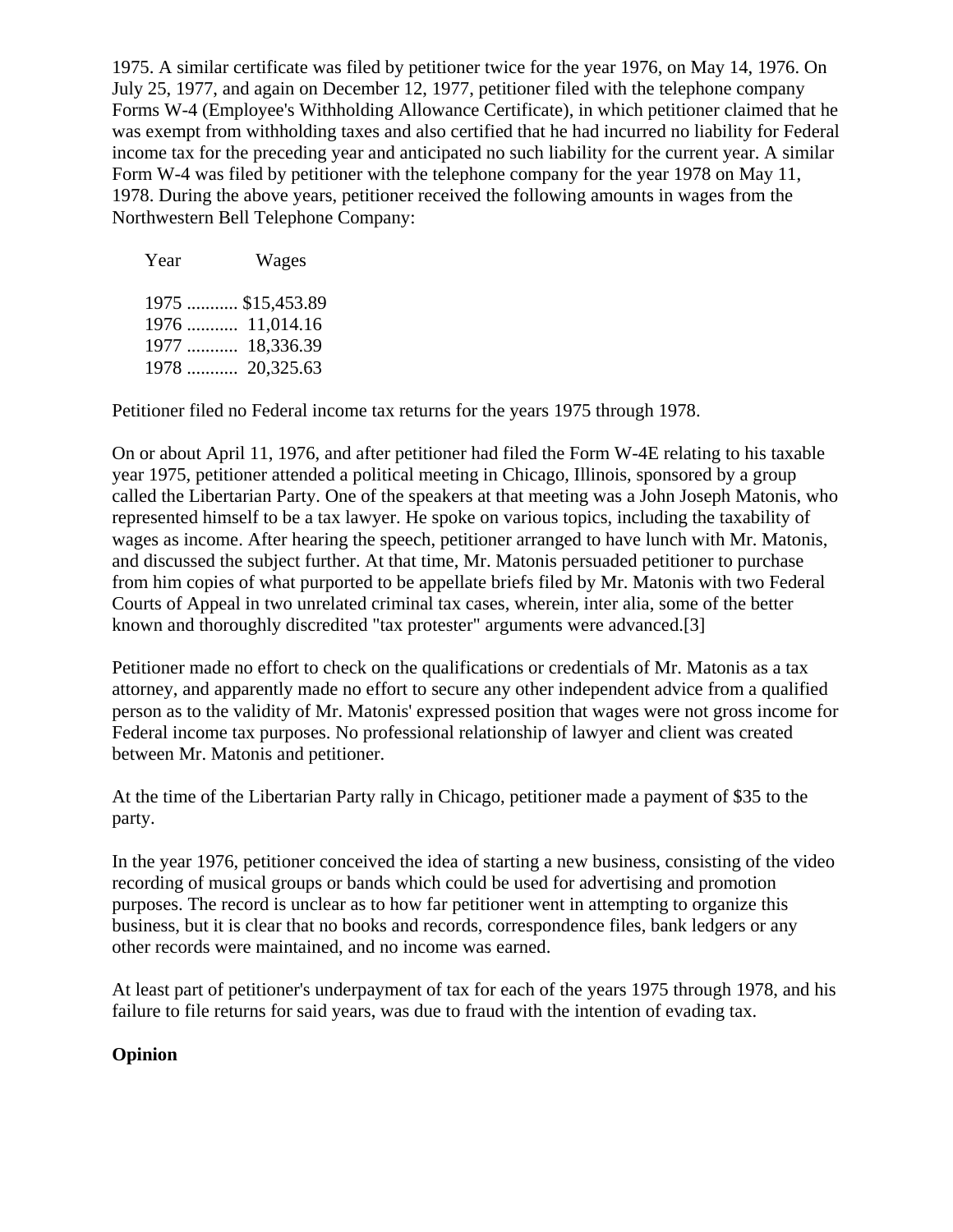1. Wages as Taxable Income—Although the principal issue raised by petitioner in his pleadings was the question of the taxability of his wage income from the telephone company, and although he continued to maintain at trial that such wages were not taxable compensation, the issue is nowhere mentioned in petitioner's brief, and he is therefore deemed to have abandoned it. In any case, it is completely frivolous and without any merit at all. Wages are clearly taxable income under the Internal Revenue Code, section 61(a). Such taxation is clearly constitutional, Eisner v. Macomber [1 USTC ¶ 32], 252 U.S. 189 (1920); Commissioner v. Glenshaw Glass Co. [55-1 USTC ¶ 9308], 348 U.S. 426 (1955); Funk v. Commissioner [82-2 USTC ¶ 9555], 687 F. 2d 264 (8th Cir. 1982), affg. T.C. Memo. [Dec. 38,238(M)] 1981-506; Rowlee v. Commissioner [Dec. 40,2281, 80 T.C. 1111 (1983), on appeal (2nd Cir., Sept. 13, 1983). The constitutional propriety of imposing the income tax upon wage income is so far beyond dispute that it deserves no further comment.

2. Additional Business and Personal Itemized Deductions — At trial, petitioner testified that he attempted to organize a new business in the year 1976 for the purpose of making video recordings of musical groups, with such recordings to be sold for advertising and promotion purposes. In aid of this venture, petitioner testified that he purchased certain equipment, which he described as ". . . some specialized, portable video equipment . . . a special lowlight, black and white camera for shooting in poor lighting conditions; a portable video unit, and video monitor and some other materials." He also admitted in his testimony, however, that he kept no books and records with respect to this venture, maintained no files or bank accounts, had no list of customers and earned no income. There is also no evidence that he ever recorded any musical group at all.

On the basis of this record, we can only conclude that petitioner never even got started in carrying on this business. At most, he may have acquired some equipment with the intention of starting a business, but it is apparent to us that the business in fact never commenced. Under these circumstances, no business expense deductions would be allowable until the trade or business was actually carried on. Richmond Television Corp. v. United States [65-1 USTC ¶ 9395], 345 F. 2d 901 (4th Cir. 1965), vacated and remanded on other grounds, [65-2 USTC ¶ 9724] 382 U.S. 68 (1965); Polachek v. Commissioner [Dec. 20,453], 22 T.C. 858 (1954).

Even if petitioner had established that his business had really commenced, and even if petitioner had established the cost of the items which he claimed to have purchased, which he did not, such items as described by petitioner were clearly items of a capital nature to be used in carrying on his video taping business. Any expenditures to acquire these items were therefore capital expenditures under section 263, for which no ordinary business deduction under section 162 would be allowable.

Petitioner has established that he made a contribution to the Libertarian Party of Illinois in 1976 in the amount of \$35. Such amount would appear to be deductible under section 218 as it existed in 1976 (now repealed), but, inasmuch as respondent allowed petitioner the benefit of the standard deduction under section 141 (now repealed) in recomputing petitioner's tax liability for 1976, and since such standard deduction under section 141 is larger than the claimed deduction, petitioner's itemized deduction is deemed to be included therein and no additional amount is therefore allowable.

3. Additions to Tax Under Section 6653(b) — Respondent determined that petitioner's failure to file returns for years 1975 through 1978 was due to fraud within the meaning of section 6653(b),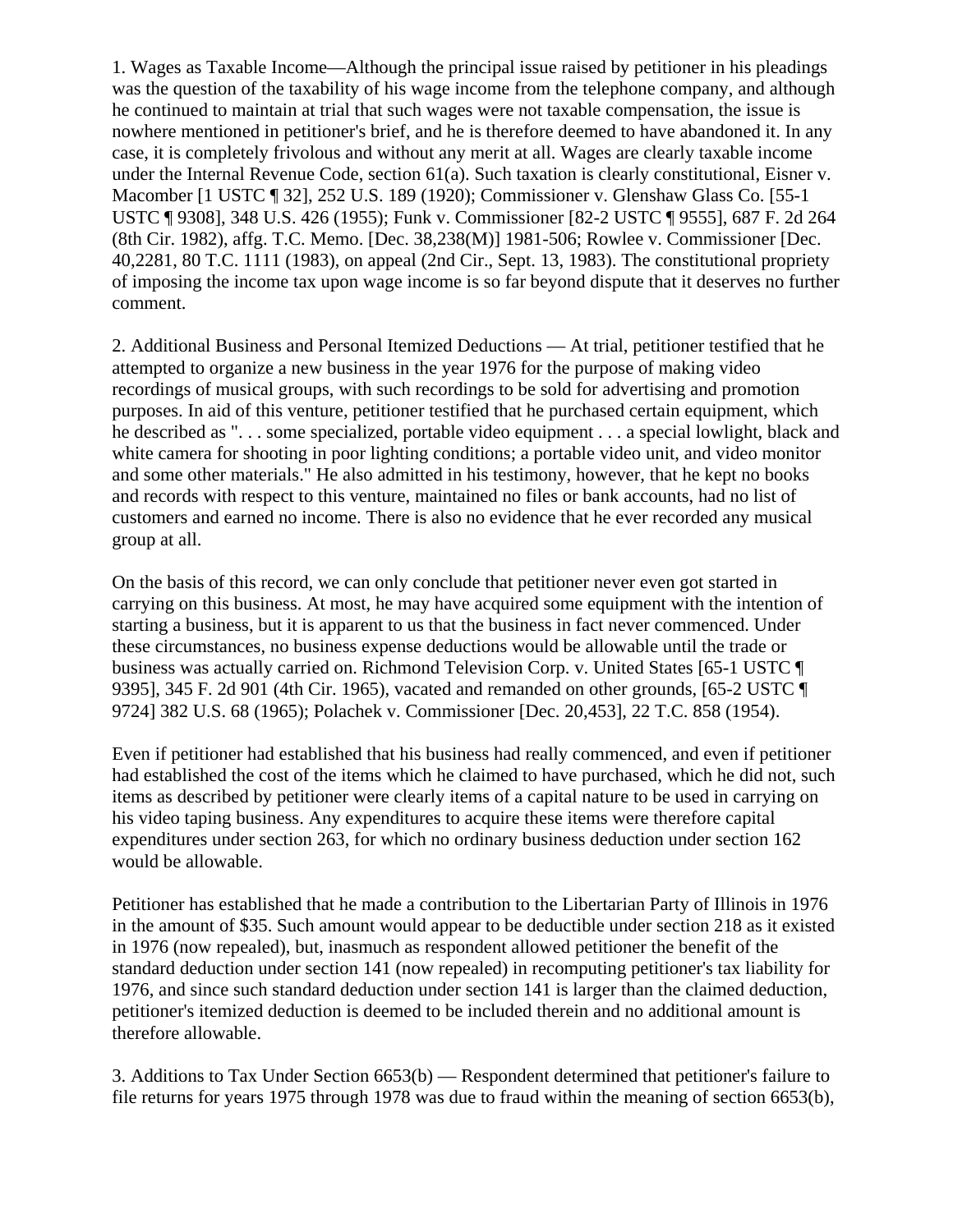and proposed the 50 percent addition to tax accordingly. Respondent has the burden of proving petitioner's fraud by clear and convincing evidence. Section 7454(a); Rule 142(b). Fraud, as used in section 6653(b), means actual intentional wrongdoing. Mitchell v. Commissioner [41-1 USTC ¶ 9317], 118 F. 2d 308 (5th Cir. 1941). The existence of fraud is a question of fact to be determined from the entire record. Grosshandler v. Commissioner [Dec. 37,317], 75 T.C. 1 (1980); Stratton v. Commissioner [Dec. 29,958], 54 T.C. 255 (1970). Fraud is never presumed, but rather must be established by affirmative evidence. Beaver v. Commissioner [Dec. 30,380], 55 T.C. 85 (1970). The Supreme Court has stated that an "\* \* \* affirmative willful attempt may be inferred from \* \* \* any conduct, the likely effect of which would be to mislead or conceal." Spies v. Commissioner [43-1 USTC ¶ 9243], 317 U.S. 492, 499 (1943). Although the mere failure to file a return, without more, is not proof of fraud, it may be considered in connection with other facts. Stoltzfus v. United States [68-2 USTC ¶ 9499], 398 F. 2d 1002, 1004 (3d Cir. 1968), and the failure to file a return can be a fraudulent act just as much as the intentional filing of a false return. Beaver v. Commissioner, supra; Acker v. Commissioner [Dec. 21,679], 26 T.C. 107 (1956).

Upon consideration of this record as a whole, we hold that respondent has carried his necessary burden of proof to establish fraud in each of the years in question. The record herein shows that petitioner was fully aware of the taxability of his wages and that he was required to file returns for 1975 through 1978. This is established by his proper filing of returns reporting his wages from the telephone company for the years 1972, 1973 and 1974. We have held that the consistent filing of tax protester returns on grounds which the taxpayer knows are invalid and frivolous will support respondent's burden of proof on fraud, Fuhrmann v. Commissioner [Dec. 39,008(M)], T.C. Memo. 1982-255; Rowlee v. Commissioner, supra; and we hold that the deliberate failure to file returns which the taxpayer knew were required, on nothing but frivolous tax protester grounds, is equal evidence of fraud. Furthermore, a pattern of not filing income tax returns, coupled with convincing affirmative indications of a specific intent to defraud, is sufficient to satisfy respondent's burden of proof. Grosshandler v. Commissioner, supra.

Such affirmative indications are present in this case in petitioner's filing of false withholding certificates for each of the years in issue. In each of those withholding certificates, as we have detailed in our findings of fact, petitioner certified that he had no liability for income tax for the preceding year and would have none in the current year. Each of those statements was false, and petitioner knew they were false. The effect of such statements when filed with petitioner's employer was to induce petitioner's employer to stop withholding income tax on petitioner's wages for the current year. We hold that these were affirmative acts of fraud. Stephenson v. Commissioner [Dec. 39,562], 79 T.C. 995, 1007 (1982); Fuhrmann v. Commissioner, supra; Habersham-Bey v. Commissioner [Dec. 38,826], 78 T.C. 304, 313 (1982); Scholle v. Commissioner [Dec. 39,023(M)], T.C. Memo. 1982-267; Horne v. Commissioner [Dec. 40,222(M)], T.C. Memo. 1983-362.

In order to excuse his conduct in this case, petitioner makes two arguments:

(a) Petitioner argues that he filed the withholding certificate for the year 1975 at a time when he thought he was about to be discharged from his employment, and therefore anticipated he would have no taxable income for the year. Petitioner admitted, however, that he was not fired but still did nothing to correct the erroneous withholding certificate which he had already filed with his employer. The argument requires no further comment.